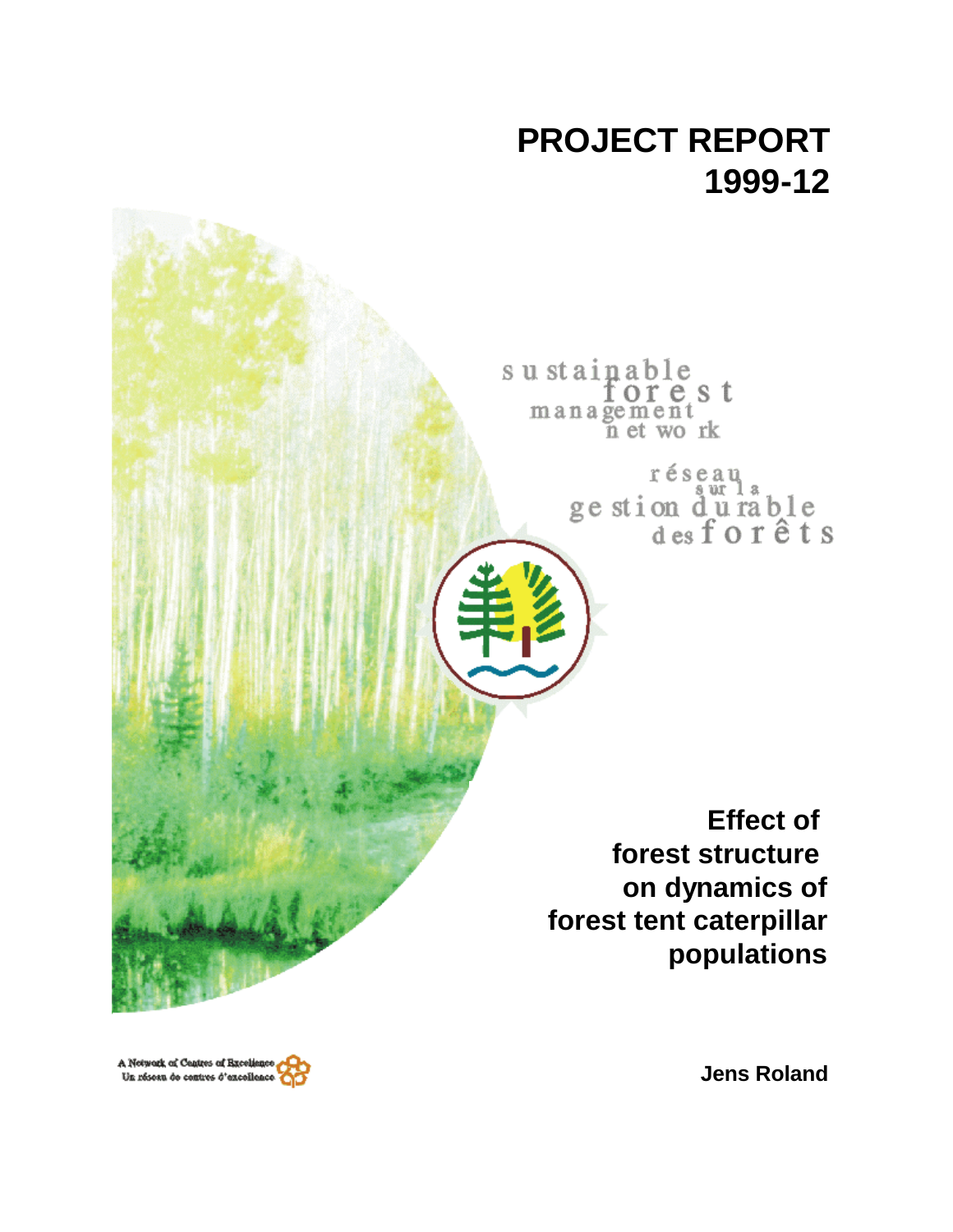For copies of this or other SFM publications contact:

Sustainable Forest Management Network G208 Biological Sciences Building University of Alberta Edmonton, Alberta, T6G 2E9 Ph: (780) 492 6659 Fax: (780) 492 8160 http://www.biology.ualberta.ca/sfm

ISBN 1-55261-026-8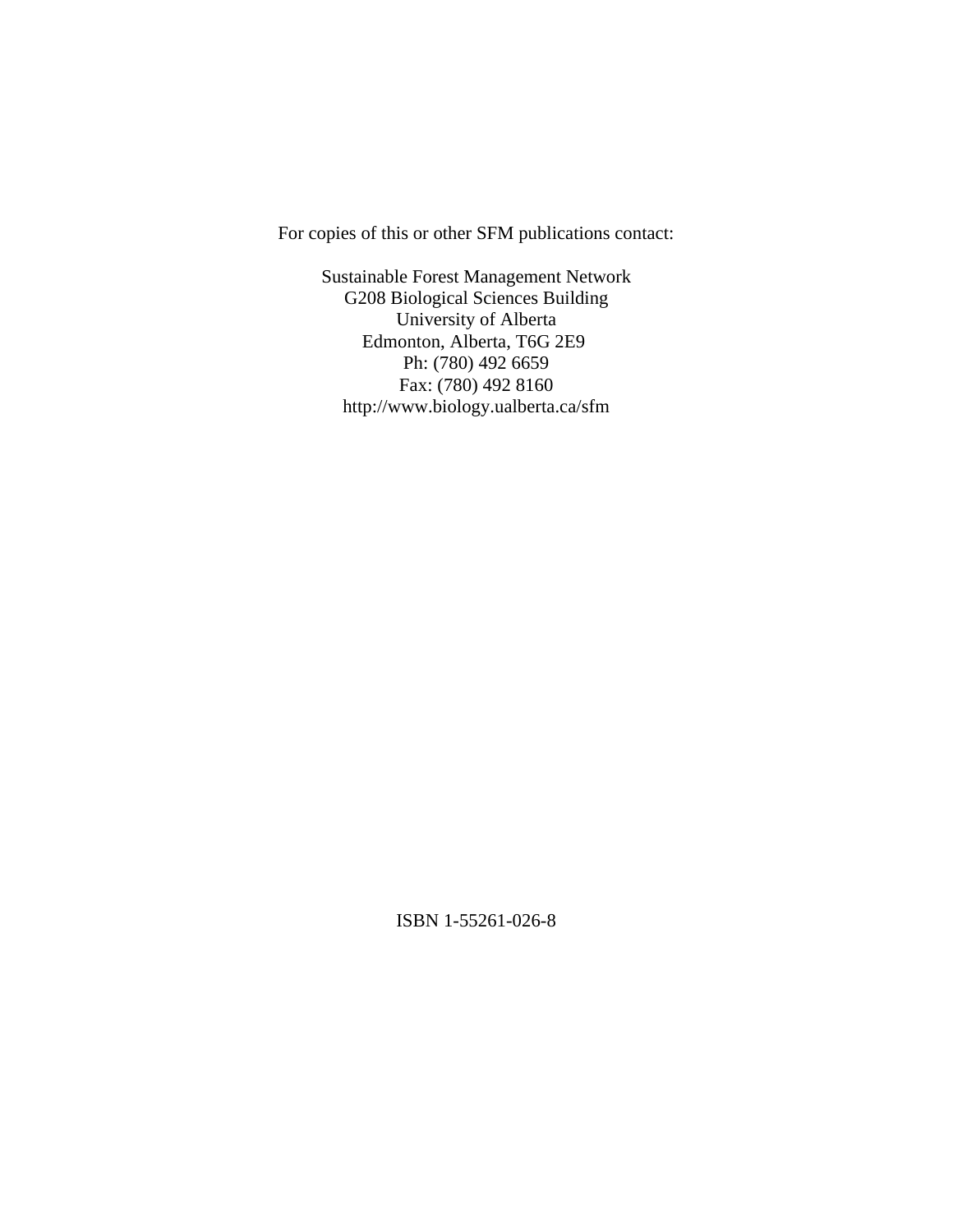# **Effect of forest structure on dynamics of forest tent caterpillar populations**

by

**Jens Roland** Department of Biological Sciences University of Alberta

**May 1999**

**ABSTRACT**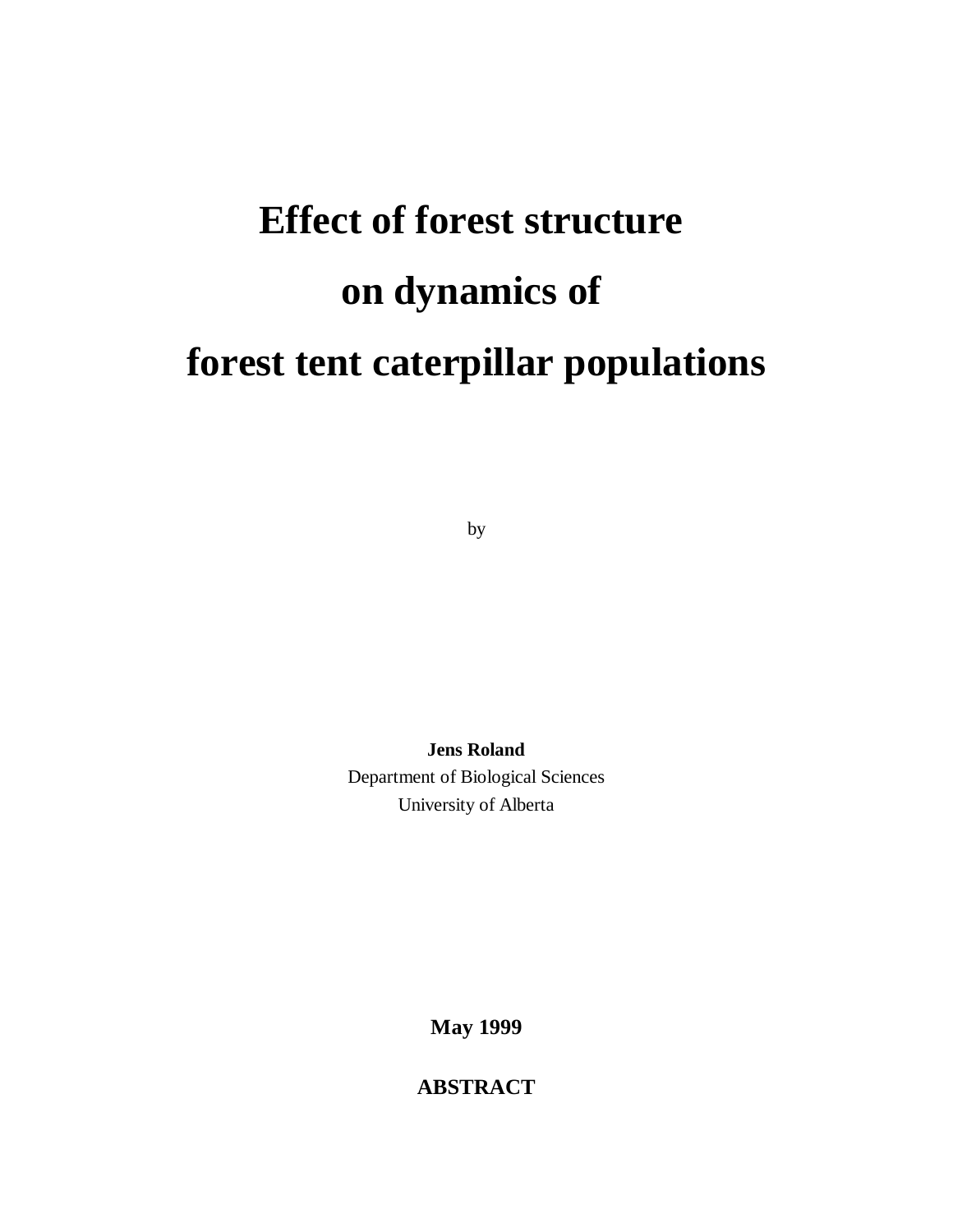We studied the population dynamics of the principal defoliator of aspen forests as it relates to spatial structure of forests. Life-table and experimental studies were used to identify the effects of forest fragmentation on the process driving population collapse, and on the rate of collapse itself. Outbreaks last longer forests which have been fragmented to some degree. The efficacy of two main sources of tent caterpillar mortality, insect parasitoids and viral disease, is reduced in fragmented forests. This pattern is associated with the longer outbreaks. The variation in dynamics due to forest structure is also assessed relative the larger-scale effects of such things as long-term climate patterns across Alberta. Recommendations are made for methods of managing forests which reduces the duration of outbreaks of this defoliator, and hence reduces the loss of annual growth increment and tree mortality.

#### **ACKNOWLEDGEMENTS**

Alberta Pacific Forest Industries (Boyle, Alberta), PheroTech Inc. (Delta, B.C.), Barry Cooke, Phil Taylor, Lorne Rothman, Helena Bylund, Bill Kaupp, Chris Schmidt, Kirsty Ward, Norine Ambrose, Sherri Fownes, Nusha Keyghobadi, John Brzustowski, Arliss Winship, Kris Sabourin, Lynette Scott,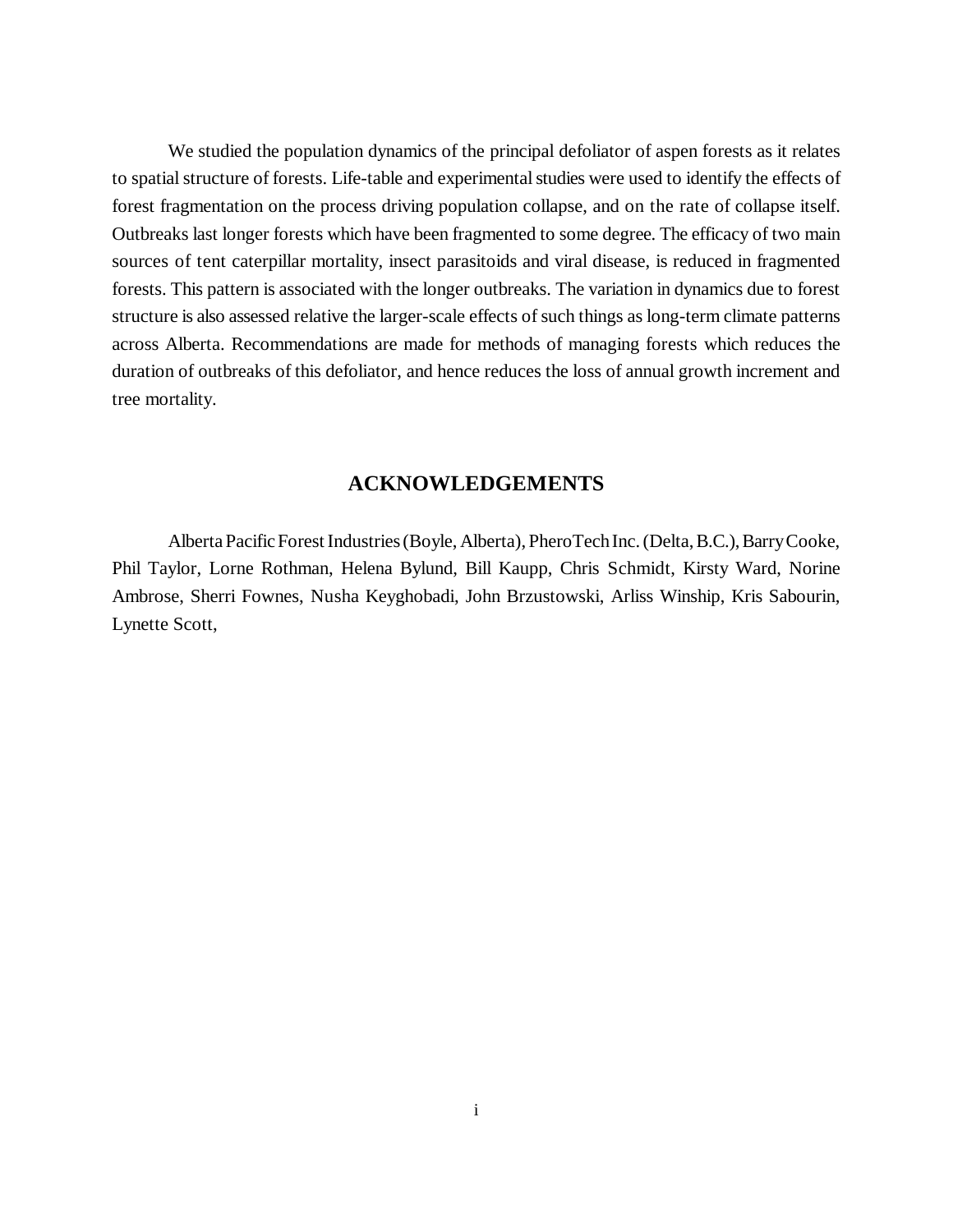## **INTRODUCTION**

Forest tent caterpillar are one of two principal defoliating insects of the boreal mixedwood forest; the other being spruce budworm. Tent caterpillar undergo dramatic increase and collapse of populations, with a period of approximately 10 to 11 years. During the outbreak phase of their cycle, tent caterpillar are probably the most abundant animal (in terms of biomass) in aspen-dominated boreal forest, causing complete defoliation of trembling aspen trees. Their defoliation not only reduces the incremental growth of aspen trees to almost zero (ref.), but repeated defoliation of aspen trees, also increases the risk of tree mortality (Hildahl and Reeks, 1960). In Ontario, increased fragmentation of boreal mixedwood forests through forestry and agriculture, is associated with longer duration of tent caterpillar outbreaks by several years (Roland 1993).

This study examines how forest structure interacts with population process which drive tent caterpillar dynamics, and identifies not only the forest structure needed for these processes to operate normally, but also identifies the spatial scale at which that structure needs to be maintained. Although the dynamics of tent caterpillar can be divided into the increase phase and decline phase, the bulk of this project examines with the effects of forest structure on processes acting on peak and declining populations. In practical terms, therefore, although forest structure affects both the 'risk of outbreak' and the 'rate of population collapse', here we focus on the latter.

This research was undertaken for two main reasons: 1. to identify how aspen-dominated forests might be physically structured to minimize the impact of this defoliator (the corollary being how not to structure aspen forests, promoting outbreak), and 2. to understand how altered forest structure affects the dynamics of a predator-prey system generally.

## **SUMMARY OF DATA ANALYSIS**

#### **Projects:**

# *1. Observational study of effect of forest structure on parasitism (Jens Roland, Phil Taylor, Helena Bylund [Wennergren Foundation PDF].*

This study examines the effects of forest structure on several species of parasitoid which are associated collapse of tent caterpillar populations - as part of the explanation for longer-lasting insect outbreaks in fragmented forests. Two components of this project are identifying these effects (are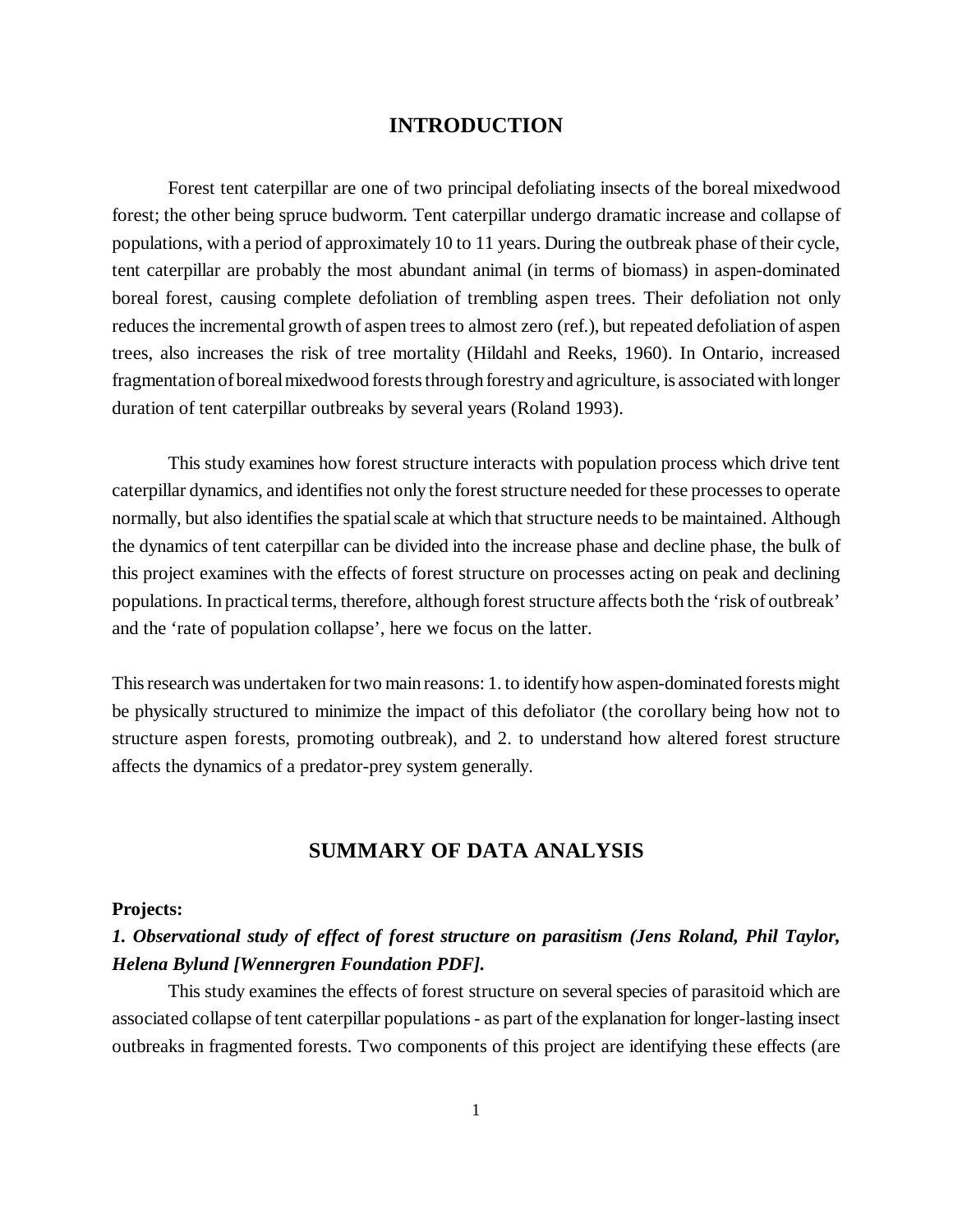parasitism rates higher or lower in more fragmented forests) and the spatial scale at which that fragmentation has its greatest effect (is it the fragmentation at the local scale that determines rates of parasitism, or at some spatial larger scale).

Tent caterpillar populations were sampled at 127 sites covering an area of 400 km2 near Ministik Hills, Alberta. The forest structure around each of these sites was characterized at 6 spatial scales (53m, 106m, 212m, 425m, 850m, 1700m), based on a 1:20:000 photo mosaic (5.3m pixel size) of the study area, classified by forest and non-forest habitat. By measuring forest structure at several spatial scales, the level of parasitism for each of a number of parasitoid species could be related for the degree of forest fragmentation estimated at each spatial scale. The assumption in this analysis is that the scale of measurement which provides the strongest relationship between landscape and parasitism, is the scale at which that species of parasitoids responds to habitat structure (Roland and Taylor, 1997); presumably via it's search behaviour. Parasitism by four species of parasitoid was analyzed in this way: *Carcelia malacosomae*, *Patelloa pachypyga*, *Leschenaultia exul*, and *Arachnidomyia aldrichi*. Of these, the latter three are consistently associated with collapse of tent caterpillar populations, be they in Ontario (Sippell, 1962), Minnesota (Witter and Kulman, 1979), or in Alberta (Parry, 1995).

Parasitism by *P. pachypyga*, *L. exul* and *A. aldrichi* were positively rated to the amount of forest cover; they caused the highest rate of parasitism in contiguous blocks of forest (positive coefficients in Figs. 1b, c, d); as fragmentation increases these fly species cause lower rates of parasitism. The scale at which forest fragmentation has it's greatest effect differs among the three species. The smallest of the three species, *P. pachypyga*, responds most strongly to structure at a scale of 212m (Fig 1b); *A. aldrichi* responds most strongly to forest structure at a scale of 425m (Fig. 1c); parasitism by the largest of the three species, *L. exul* is affected most strongly by the level of fragmentation at a scale of 850m (Fig. 1d). One fly species, *C. malacosomae*, actually causes lower rates of parasitism in contiguous forests, and responds most strongly to fine-scale local forest structure (53m).

The over-all pattern for the parasitoids important during collapse is for a reduced efficacy. The magnitude of this effect is equivalent to a reduction in parasitism by half, for forests fragmented to one-half coverage compared to an intact forest. In order for all of these parasitoids to function normally, forest stands should remain intact at scales of at least 850m on a side and probably a bit larger (72 - 100 ha) , but not as large as 1700m on a side (290 ha). Although outbreaks would still occur in these stands, the implication from these results is that they would collapse within a few years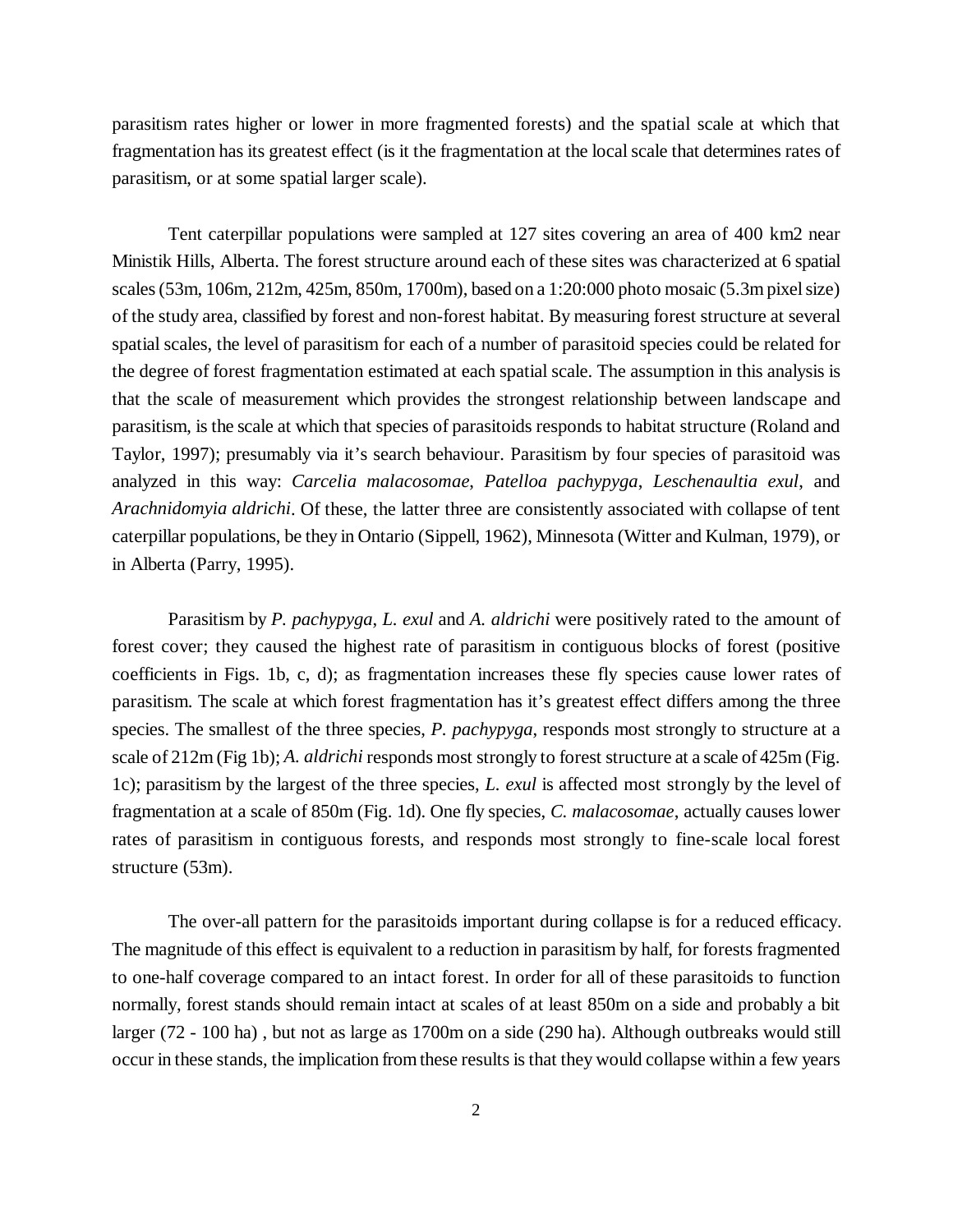and not be prolonged. This pattern is important in light of the relative importance of number of years of tree defoliation vs severity of defoliation; the number of years of defoliation not only determines the amount of lost tree increment, but also the risk of canker and tree mortality.



Figure 1. Regression statistics for the effects of forest structure measured at 6 different scales on the coefficient  $(\bullet)$  and deviance accounted for  $(O)$  on parasitism by four species of parasitoid attacking forest tent caterpillar. Arrow for each species indicates the spatial scale at which forest structure has its greatest effect on parasitism (See Roland and Taylor, 1997 for details). Note that coefficients for *Carcelia malacosomae* are negative indicating greater parasitism in areas with less forest.

# *2. Experimental and observational study of mortality from virus (Lorne Rothman, [NSERC PDF], Jens Roland).*

These studies were conducted, like those described above for parasitism, to estimate the effects of forest fragmentation on virus mortality of tent caterpillar. Detailed life-table studies of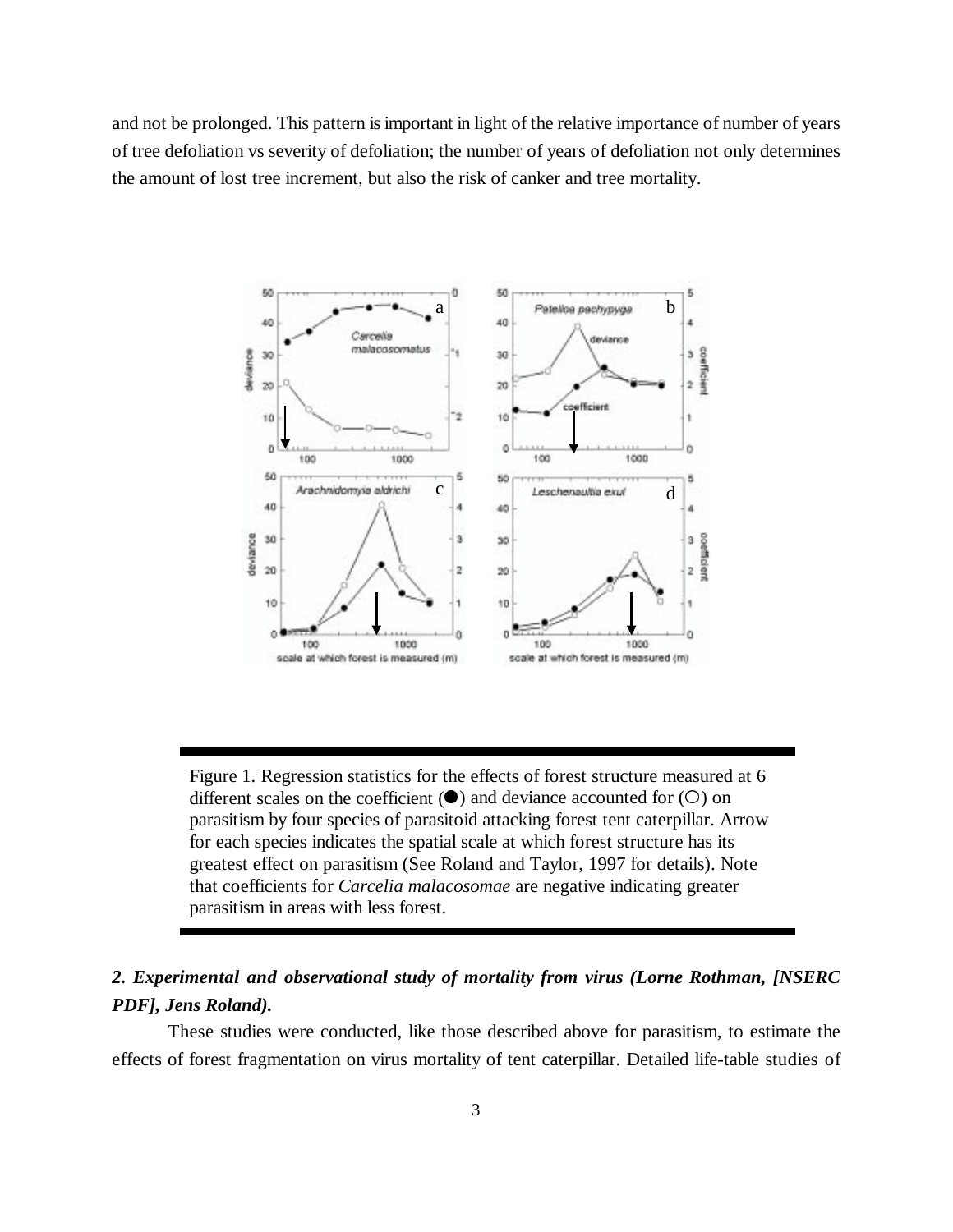caterpillar colonies permitted the estimation of these effects relative to the effects on mortality from other sources (Rothman and Roland, 1997).

Colonies of first-instar larvae were prepared by combining subsets of individuals hatching from different egg masses collected at sites off of the study grid. These colonies were monitored every second day until pupation, and the fate of each individual was determined. Survival was assessed in relation to the degree of forest fragmentation at each site, measured at two spatial scales: 53m and 106m.



Figure 2. Probability of forest tent caterpillar from egg to pupation as a function of proportion cover by forest (within 53m of each sampling site) across two 32ha grids. The regressions are significant for both grids (from Rothman and Roland 1998).

Survival of tent caterpillars was lower in contiguous forests than in fragmented forests, particularly for the early instar larvae (Fig. 2). Of the larval mortality, that attributable to virus infection was the greatest (Table 1). Survival from virus was much lower in contiguous blocks of forest compared to that in fragmented forests (Fig. 3) within both plots (Rothman and Roland, 1997). In this particular study, forest structure was measured at only two scales: 53m and 106m. The effect of fragmentation on reduction of virus was most evident at the finest scale of measurement, suggesting that the effect is very local. This pattern is consistent with reduced transmission of virus among tent caterpillar at the forest edge (Roland and Kaupp, 1997) due to the inactivation of virus in sunlight, given that edge effects tend to be fine-scale effects.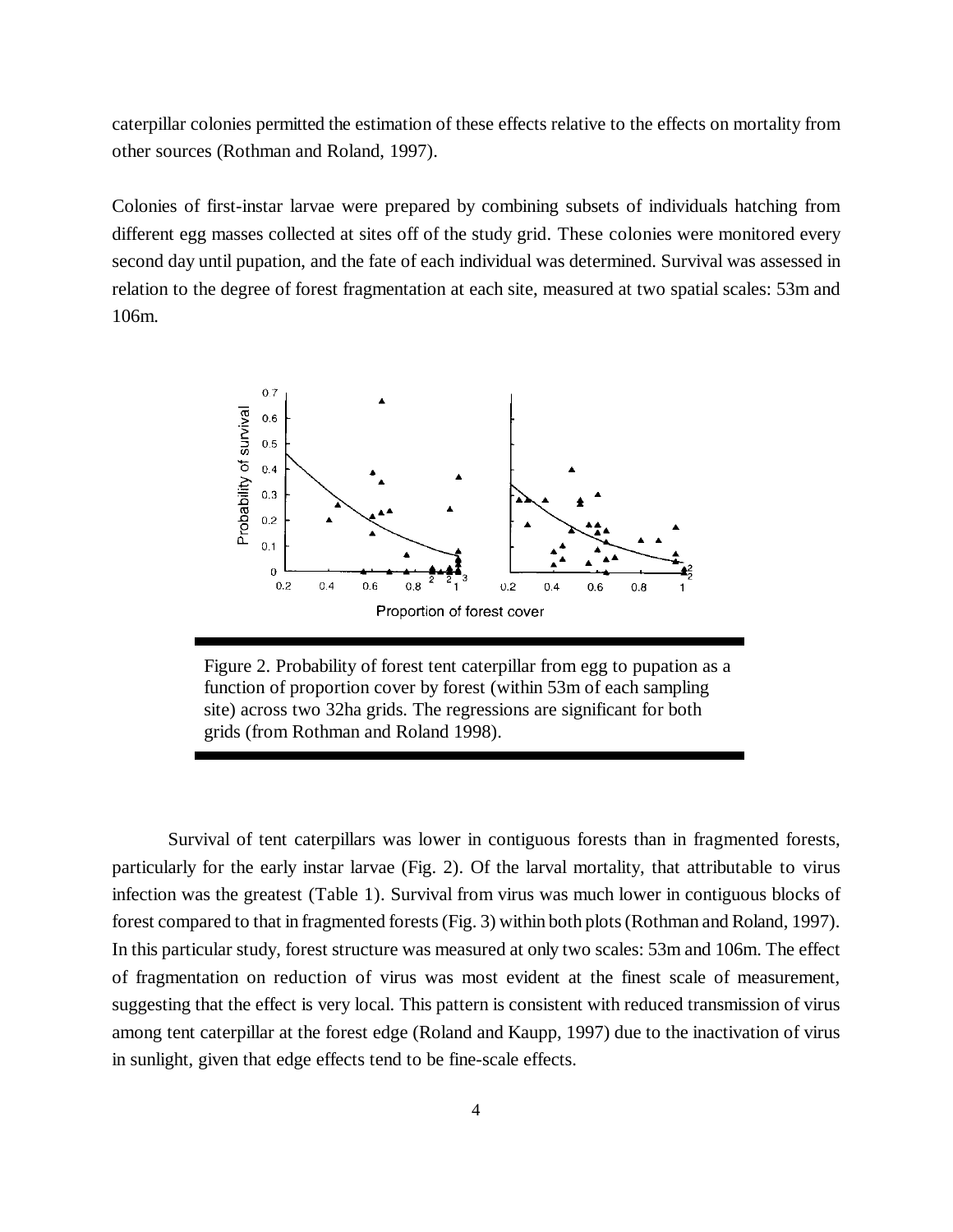

Figure 3. Probability of forest tent caterpillar surviving from NPV virus as a function of amount of forest cover within 53m of each sampling site. The logistic regressions are significant for both grids. (from Rothman and Roland, 1998).

The implication of these results for forest management is that fine-scale fragmentation of forests can provide refuges from viral mortality for forest tent caterpillar. Small stands with large proportions of forest edge to area will be largely free of active tent caterpillar virus, and hence either

# *3. Dendrochronological study of long-term and large-scale tent caterpillar dynamics (Barry Cooke, Ph.D. candidate, University of Alberta).*

These studies are being completed this summer and fall, with defense of the thesis planned for Christmas, 1999. The use of tree-ring increment from mature trembling aspen trees, permits the identification of pattern of tent caterpillar outbreak over very long (> 80 years).

Fine-scale patterns of outbreak dynamics. Sections were cut from the base of 3 trees at each of 127 sites across the 400 km2 Ministik Hills study area. The resolution of this grid is about 2km on average. Disks were sanded and polished, and the width of each year's growth was measured under a dissecting scope. Incremental growth was adjusted to effects of drought (Cooke thesis in prep.), and years with reductions in growth were deemed to be years of high tent caterpillar abundance and tree defoliation. The patterns of outbreak frequency are then related to the surrounding landscape at each sample point.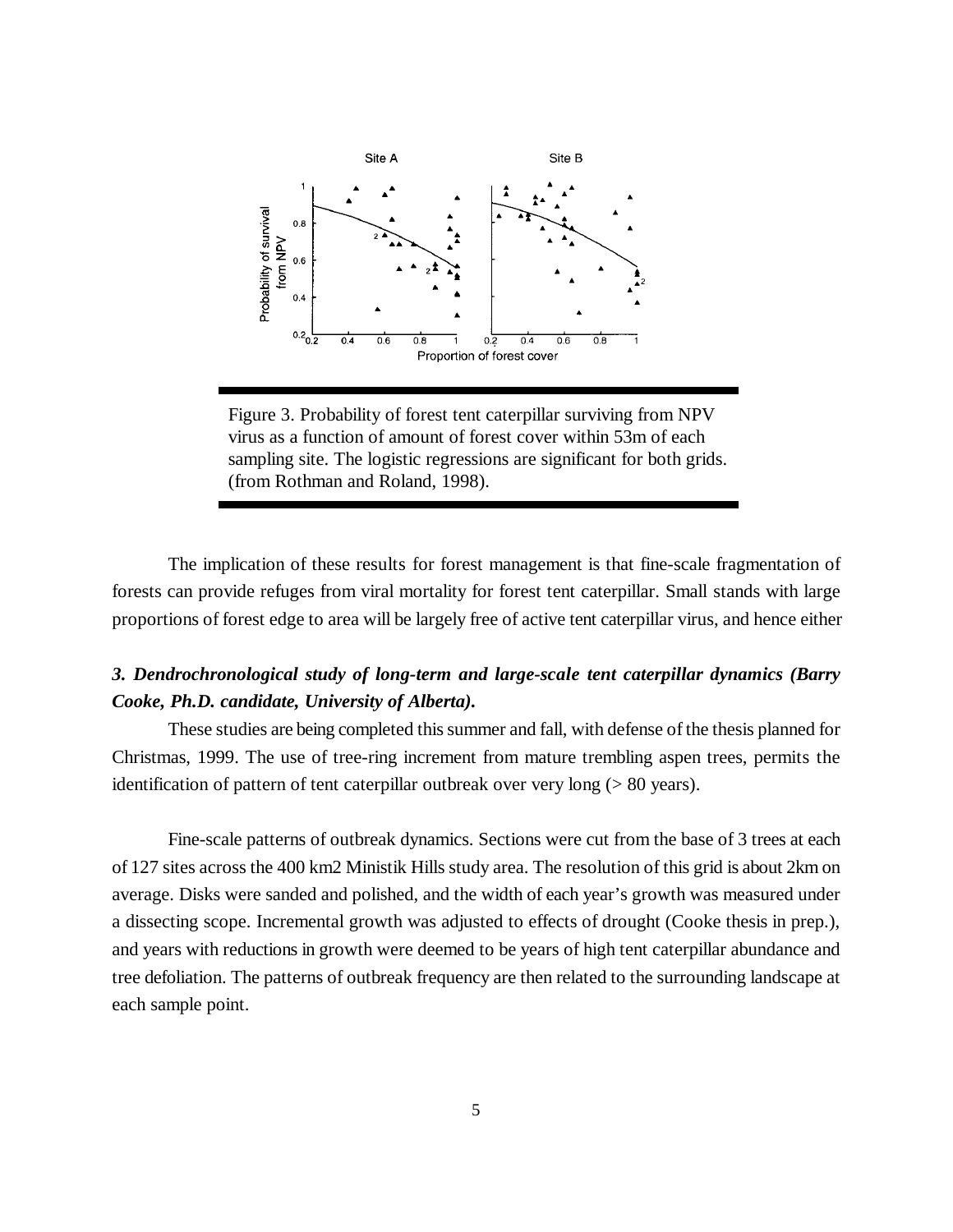Large-scale patterns of outbreak dynamics. In order to assess the significance of patterns of outbreak determined from the fine-scale dendrochronological studies described above, a larger-scale series of 9 sites across northern Alberta were analyzed similarly, but with more trees taken per site. Samples were taken at: Peace River, Peerless Lake, Fort McMurray, Whitecourt, Calling Lake, Christina Lake, Drayton Valley, Cooking Lake, and Bonnyville (Fig. 3).



Figure 4. Incremental growth of trembling aspen trees from 1915 through 1998 at three of nine sites across northern Alberta (details in Cooke thesis in prep.).

Although detailed analysis is currently being done with respect to effects of climate and forest structure on outbreak dynamics (Cooke thesis, in prep), generally there are more frequent outbreaks in the more southerly sites such as Cooking Lake and Bonnyville, compared to more northerly sites like Peerless Lake and Fort McMurray. These patterns will be considered in light of similar analyses for long-term spruce budworm outbreak in spruce and fir forests in (Hubert Morin, UQ Chicoutimi).

The implications from this study will be to assess the relative importance of variation in outbreak which is due to local effects of forest structure, in light of over-all variation at much larger scales due to processes such as climate. If large-scale effects dominate, then the local effects of forest structure may be irrelevant and forest management could largely ignore managing structure; if local effects such as forest structure dominate, then there is great potential for using forest management to reduce either the severity or duration of defoliator outbreak.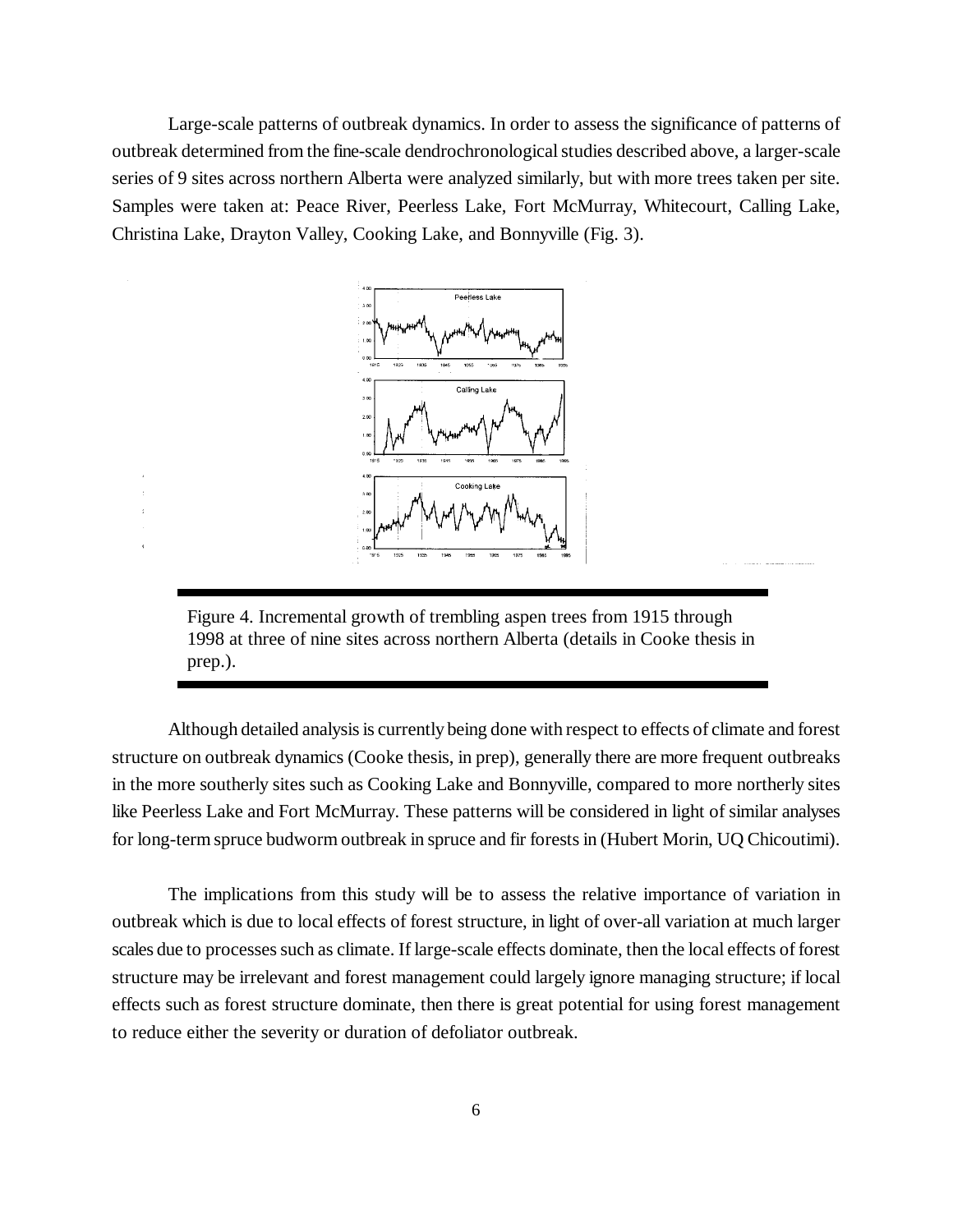#### *4. Large-scale monitoring (Jens Roland and Chris Schmidt, U of A).*

In addition to the monitoring of collapsing populations at Ministik Hills (point 1 above), we have we have been monitoring low-density populations across the Alberta Pacific Forest Industries FMA in northeastern Alberta since 1995. Pheromone trapping technology was used to estimate density of adult males at each of 175 sites each year. Sites are approximately 5km apart, and run from Athabasca, to Lac la Biche and north past Ft. McMurray, and northwest to Wabasca. Density at each site and the change in density between years are to be related to local forest structure. Forest data are yet to be estimated from the forest cover maps (Alpac and Pearson Timberline, Edmonton). The general pattern for the interval 1995 through 1998, is for an increase in the number of sites with tent caterpillar, and that the density is increasing at sites where tent caterpillar are present (Table 2). These data are still to be analyzed in light of landscape structure around each sampling point.

> Table 2. Proportion of sites across Alpac FMA with forest tent caterpillar moths and mean density in 1997-98. Data are based on catches in two pheromone traps per site.

| year | N sites | proportion of sites<br>with moths | mean number of<br>moths per site $(SE)$ |
|------|---------|-----------------------------------|-----------------------------------------|
| 1997 | 119     | 0.45                              | 0.66(0.08)                              |
| 1998 | 134     | 0.48                              | 1.37(0.26)                              |
|      |         |                                   |                                         |

Improved trapping protocol is being developed in collaboration with PheroTech (Delta B.C.), and funded by an NSERC CRD grant. These studies will ensure that population estimates based on pheromone catch will be as accurate as possible. This work combines studies on: 1. optimal blend of the pheromone based on improvements to previously published pheromone blends (Chisholm *et al.* 1980; Palansiwamy *et al.* 1983), and on improved release technology using 'Flexlure' (PheroTech) which gives a flat release of pheromone over time rather than a negative exponential release as seen for rubber septa. These improved techniques will ensure that counts are as consistent as accurate as possible and therefore make density estimates among years readily comparable.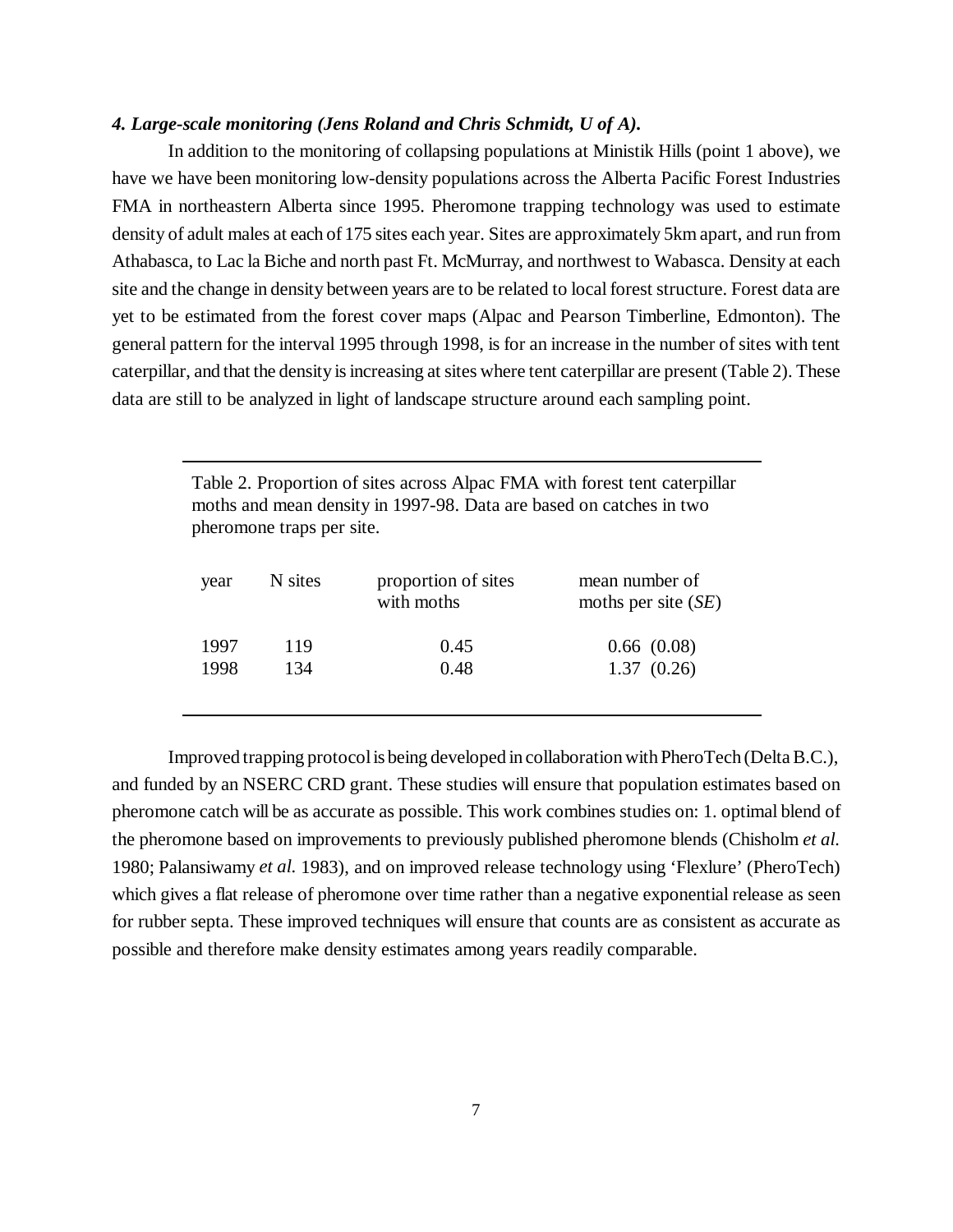# **MANAGEMENT APPLICATIONS**

The principal implications of the results to date relate most strongly to the amount of forest in "leave" areas, and the scale at which these amounts are assessed.

- 1. Greater fragmentation of boreal forests is associated with outbreaks of forest tent caterpillar that last 1 to 3 years longer than in contiguous forests.
- 2. Increase in the number of years of defoliation results in reduced annual increment of aspen and reduced tree survival.
- 3. Because the aspen canopy is virtually totally removed in an outbreak year, there is an associated increase penetration of sunlight to the forest floor, and increase in nutrient to the forest floor as the canopy is converted into insect 'frass'.
- 4. Physical structure of forests can be manipulated to minimize the duration of caterpillar outbreak.
- 5. Leave areas must be at least 850m on a side in order that parasitoids are as efficacious as possible during caterpillar population collapse.
- 6. Small forest blocks, adjacent to large ones, should be removed to eliminate possible refuges from mortality due to parasitoids and/or virus.
- 7. Edge-to-area ratios of "leave" areas should be as small as possible to minimize the size of refuges from mortality due to parasitism and virus infection.

## **CONCLUSIONS**

Based on the studies to date, forest fragmentation appears to reduce the efficacy of natural enemies of forest tent caterpillar, and is associated with prolonged outbreak of this aspen defoliator. As a result, the structure of forests could be managed to ensure the normal functioning of the predator-prey interaction between caterpillar, parasitoids and viral disease, in an effort to minimize the effects of outbreak.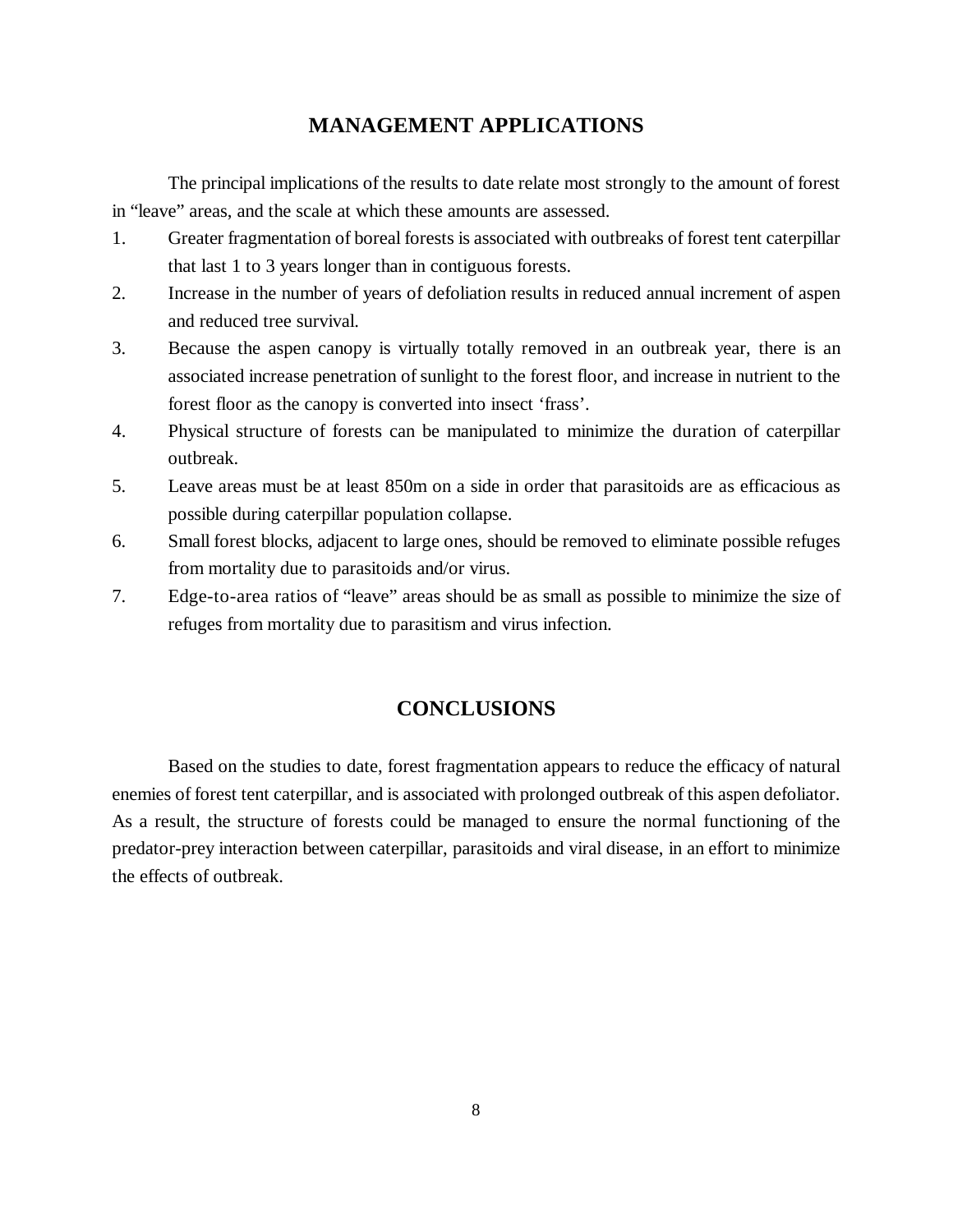#### **REFERENCES**

- Chisholm, M.D., E.W. Underhill, W. Steck, K,N. Slessor, and G.G. Grant 1980. (*Z*)-5,(*E*)-7 dodecadienal and (*Z*)-5,(*E*)-7-dodecadien-1-ol, sex pheromone components of the forest tent caterpillar, *Malacosoma disstria*. Environmental Entomology, 9: 278-282.
- Hildahl, V. & W.A. Reeks 1960. Outbreaks of the forest tent caterpillar, *Malacosoma disstria* Hübner, and their effects on stands of trembling aspen in Manitoba and Saskatchewan. Canadian Entomologist, 92: 199-209.
- Mondor, E. B. & J. Roland 1997. Host location behaviour of *Leschenaultia exul* and *Patelloa pachypyga*: Two tachinid parasitoids of the forest tent caterpillar *Malacosoma disstria*. Entomologia Experimentalis et Applicata 85: 161-168.
- Mondor, E. B. & J. Roland 1998. Host searching and oviposition by *Leschenaultia exul*, a tachinid parasitoid of the forest tent caterpillar, *Malacosoma disstria*. Journal of Insect Behavior 11: 583-592.
- Palaniswamy, P., M.D. Chisholm, E.W. Underhill, D.S. Reed, and S.G. Peesker. 1983. Disruption of forest tent caterpillar (Lepidoptera: Lasiocampidae) orientation to baited traps in aspen groves by air permeation with (5*Z*,7*E*)-5,7-dodecadienal. Journal of Economic Entomology, 76: 1159-1163.
- Parry, 1995. Larval and pupal parasitism of the forest tent caterpillar, *Malacosoma disstria* Hübner (Lepidoptera: Lasiocampidae), in Alberta. The Canadian Entomologist, 127: 877-893.
- Roland J. 1993. Large-scale forest fragmentation increases the duration of tent caterpillar outbreaks. Oecologia 93: 25-30.
- Roland, J. 2000. Landscape ecology of parasitism. In: Parasitoid Population Biology (M.E. Hochberg and A.R. Ives, eds.) Princeton University Press (*in press*)
- Roland J. & W.J. Kaupp. 1995. Reduced transmission of forest tent caterpillar NPV at the forest edge. Environmental Entomology, 24: 1175-1178.
- Roland J. Mackey B & B. Cooke. 1998. Effects of climate and forest structure on duration of forest tent caterpillar outbreaks across central Ontario, Canada. Canadian Entomologist. 130: 1-12.
- Roland J. & P.D. Taylor. 1995. Herbivore-natural enemy interactions in fragmented and continuous forests. In: Population Dynamics: New Approaches and Synthesis (N. Cappuccino and P.W. Price eds.) Academic Press, San Diego (pp. 195-208).
- Roland, J., P.D. Taylor & B. Cooke. 1997. Forest structure and the spatial pattern of parasitoid attack. *In* Forests and Insects. (Watt, A.D., N.E. Stork & M.D. Hunter eds.) Chapman & Hall, pp. 97-106.